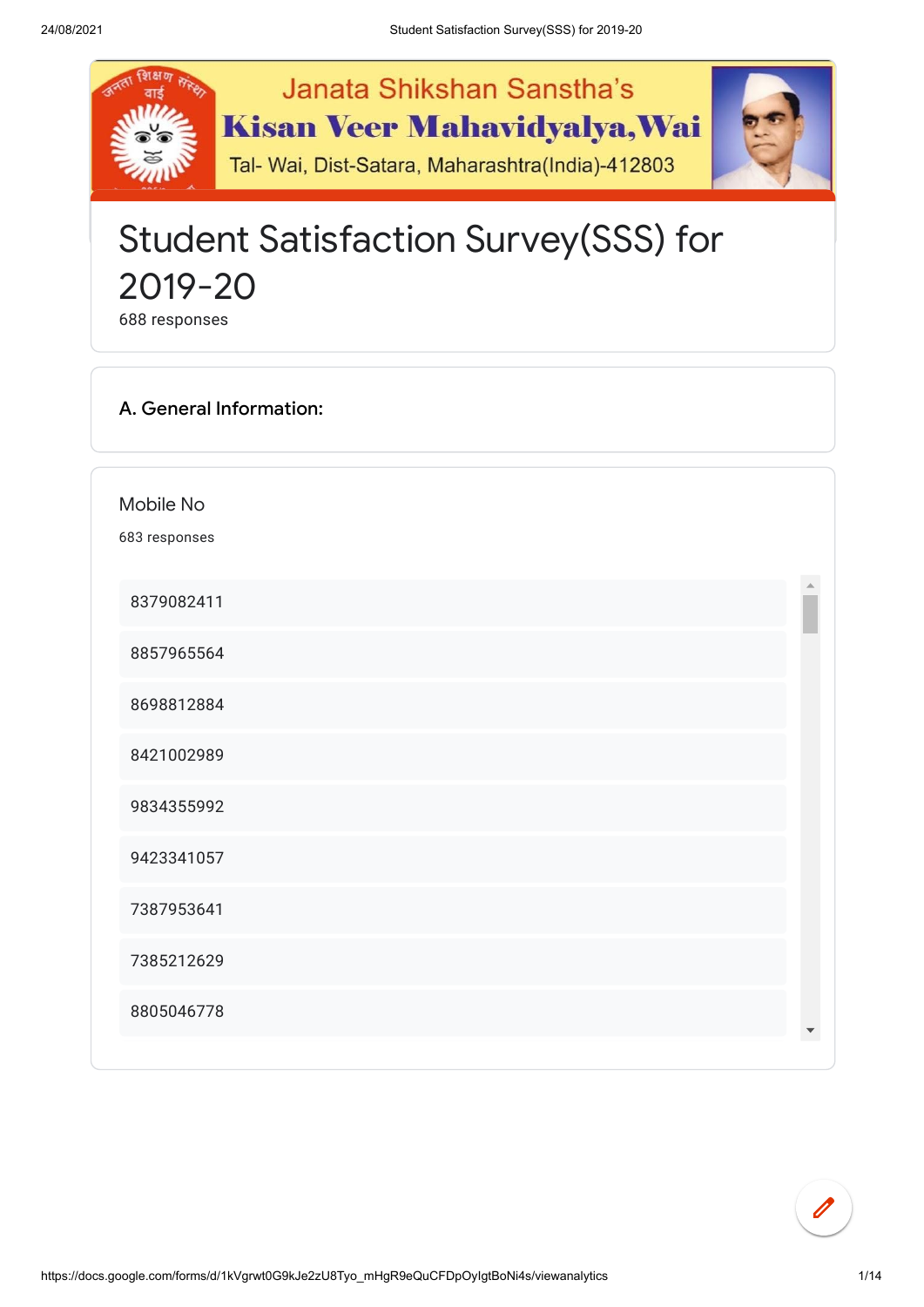



 $\overline{\mathscr{O}}$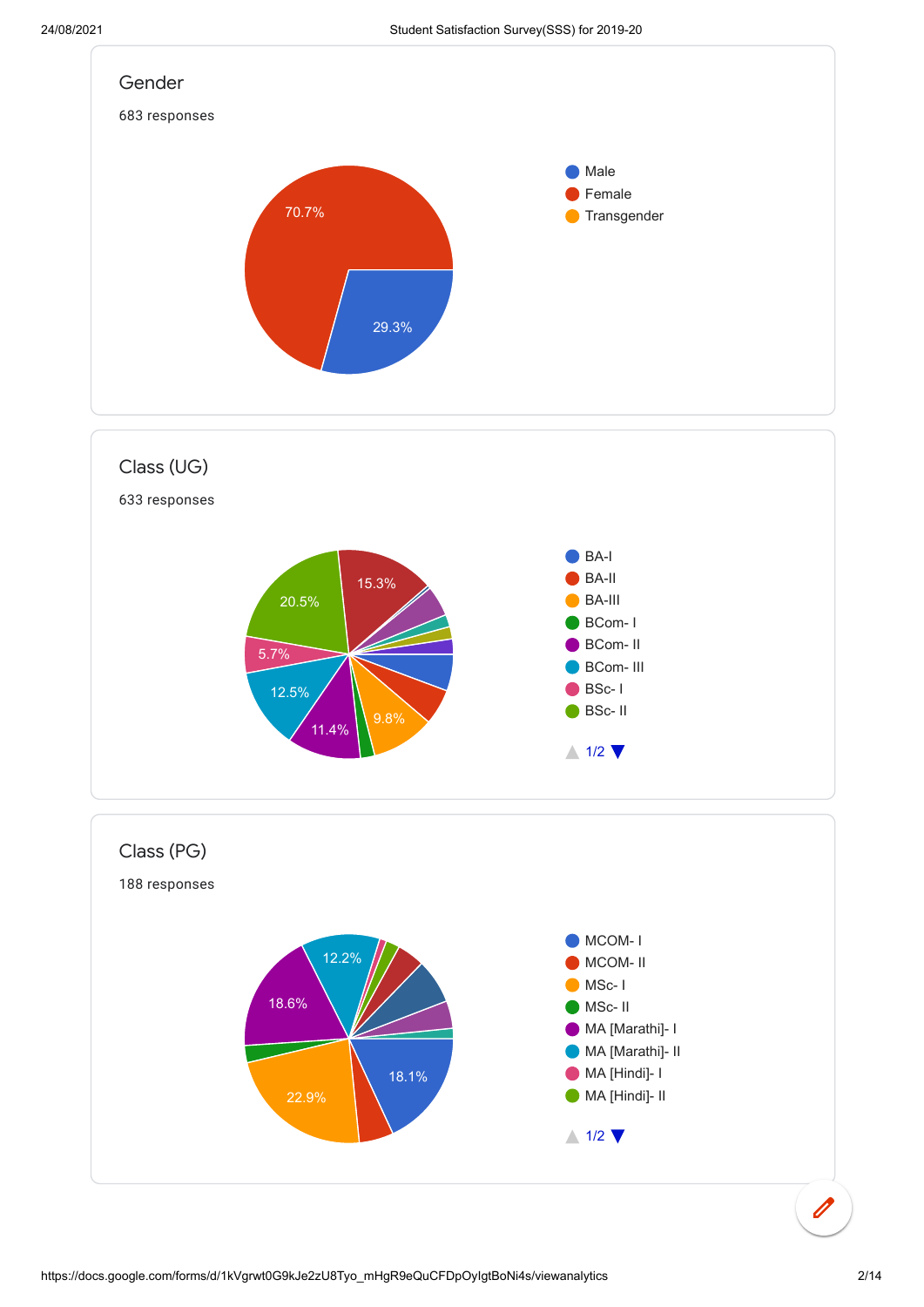

1. How much of the syllabus was covered in the class? (वर्गामध्ये किती टक्के अभ्यासक्रम पूर्ण झाला) \*

B. Questions related to Teaching, Learning and Evaluation process



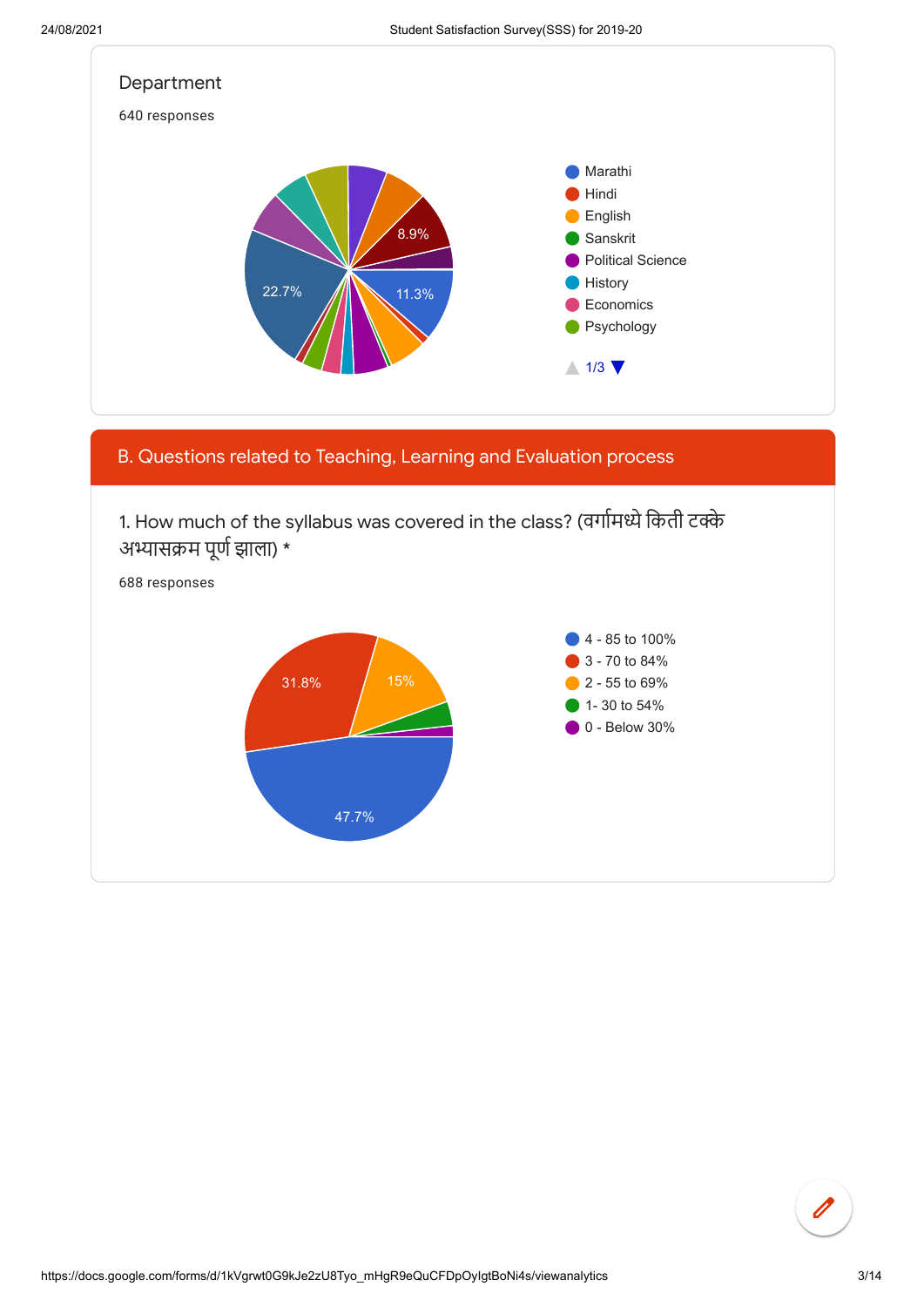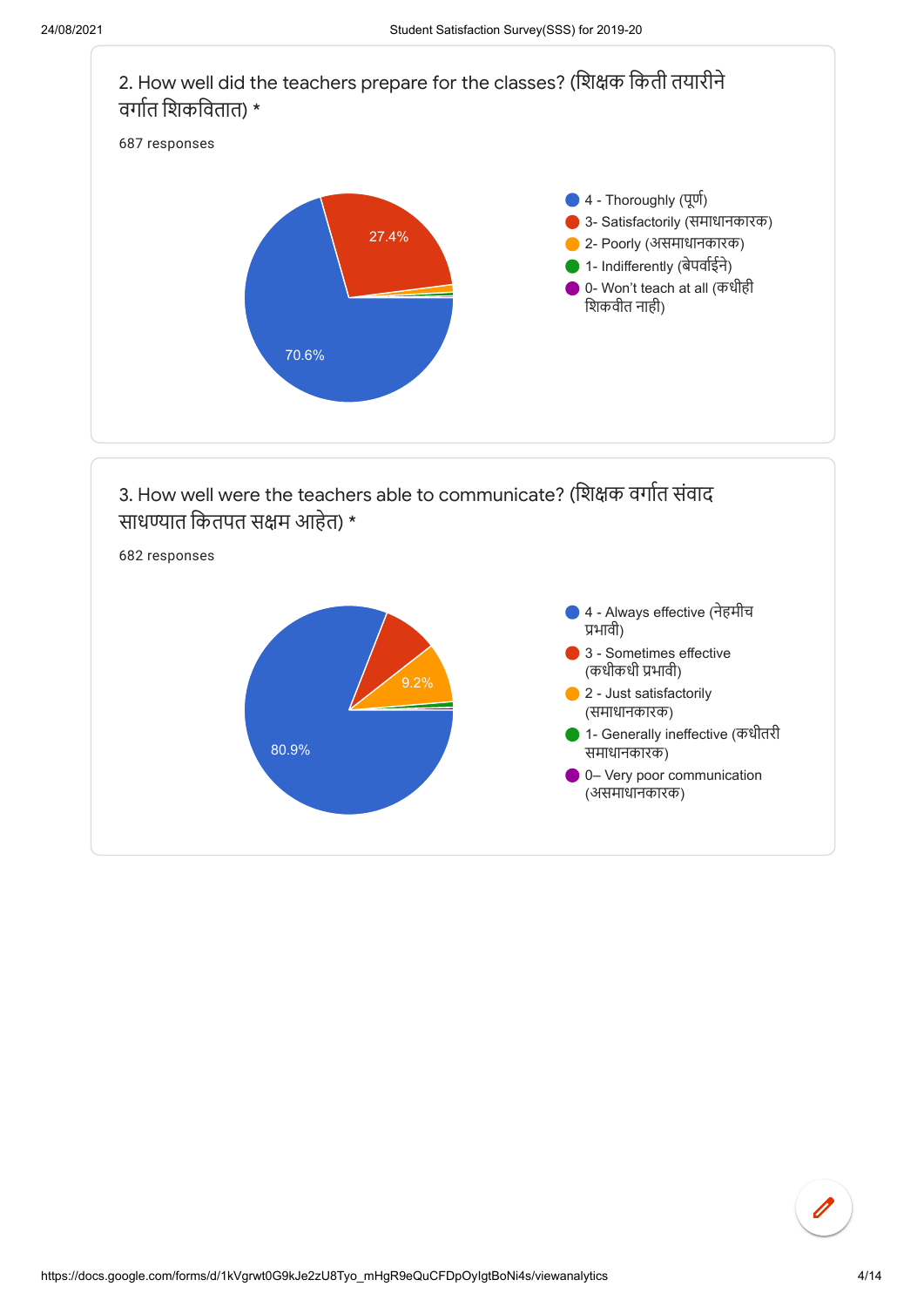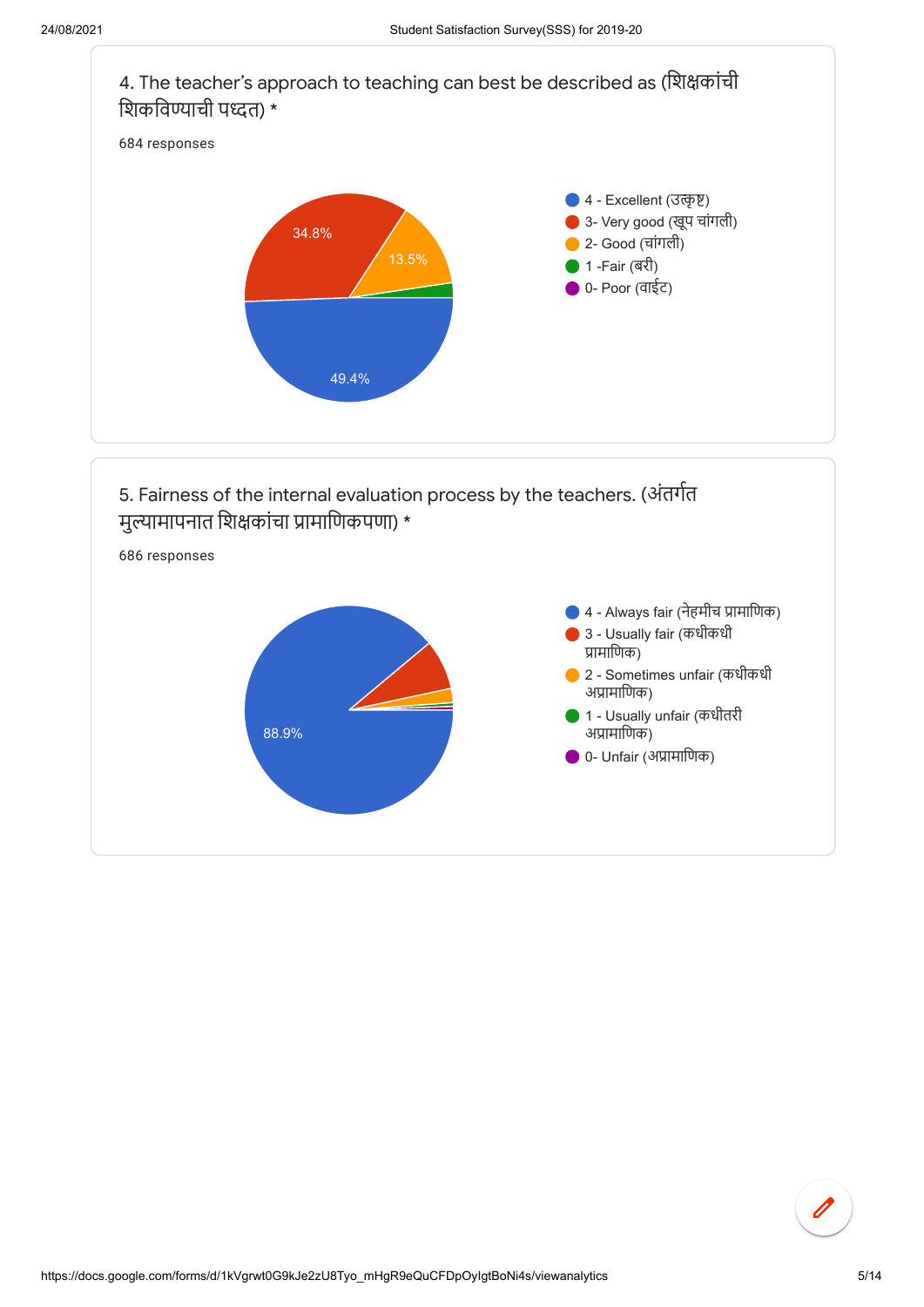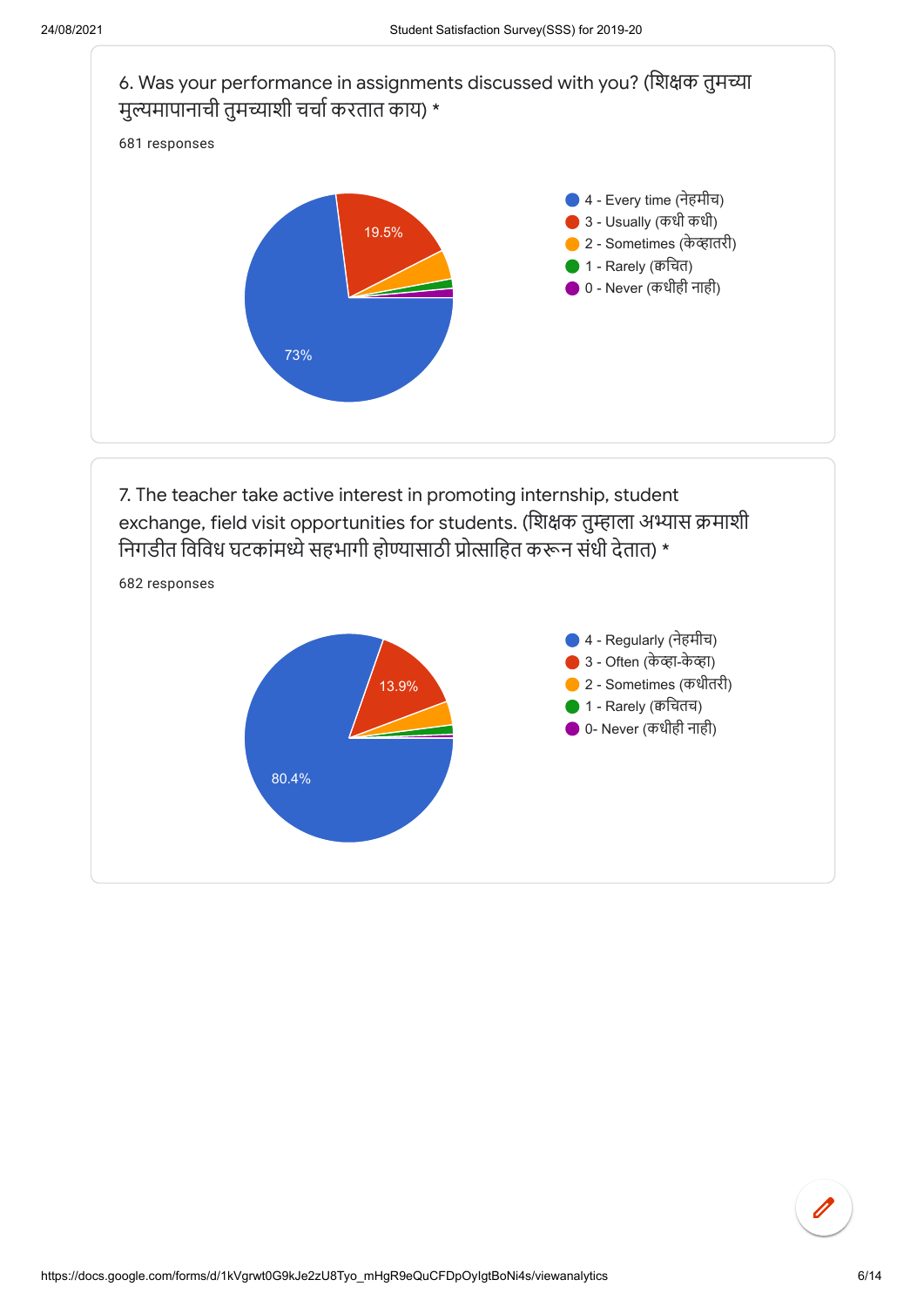

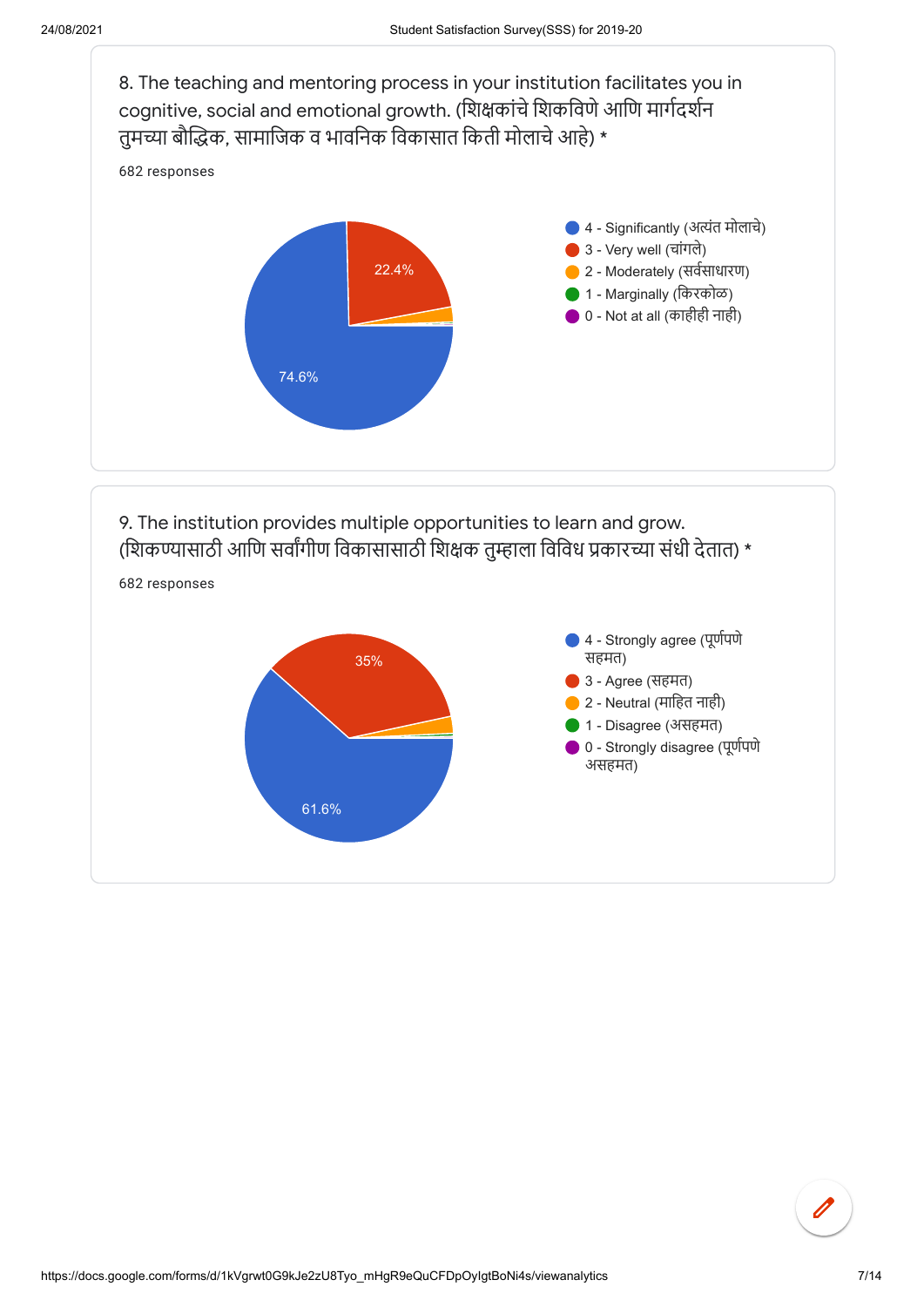10. Teachers inform you about your expected competencies, course outcomes and programme outcomes. (शिक्षक शिकण्यापूर्वी तुमच्यात विकसित होणाऱ्या क्षमता आणि निष्पती यांची माहिती देतात) \*

680 responses



11. Your teacher does a necessary follow-up with an assigned task to you. (तुमचे मार्गदर्शक तुम्हाला दिलेल्या शैक्षणिक कामाचा पाठपुरावा करतात) \*

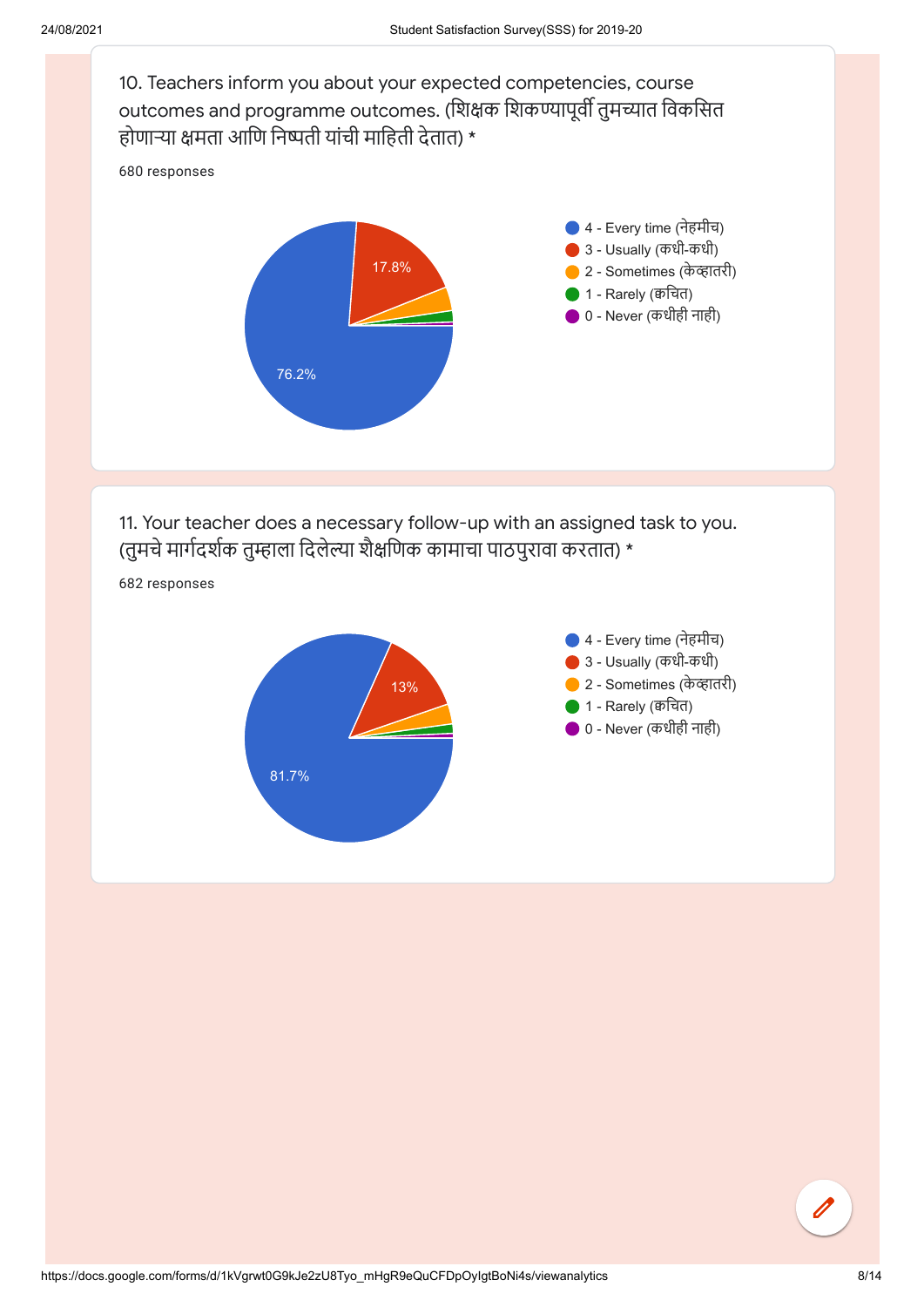

13. The teachers identify your strengths and encourage you with providing right level of challenges. (शिक्षक तुमच्यातील क्षमता ओळखून योग्य मार्गदर्शन करतात) \*

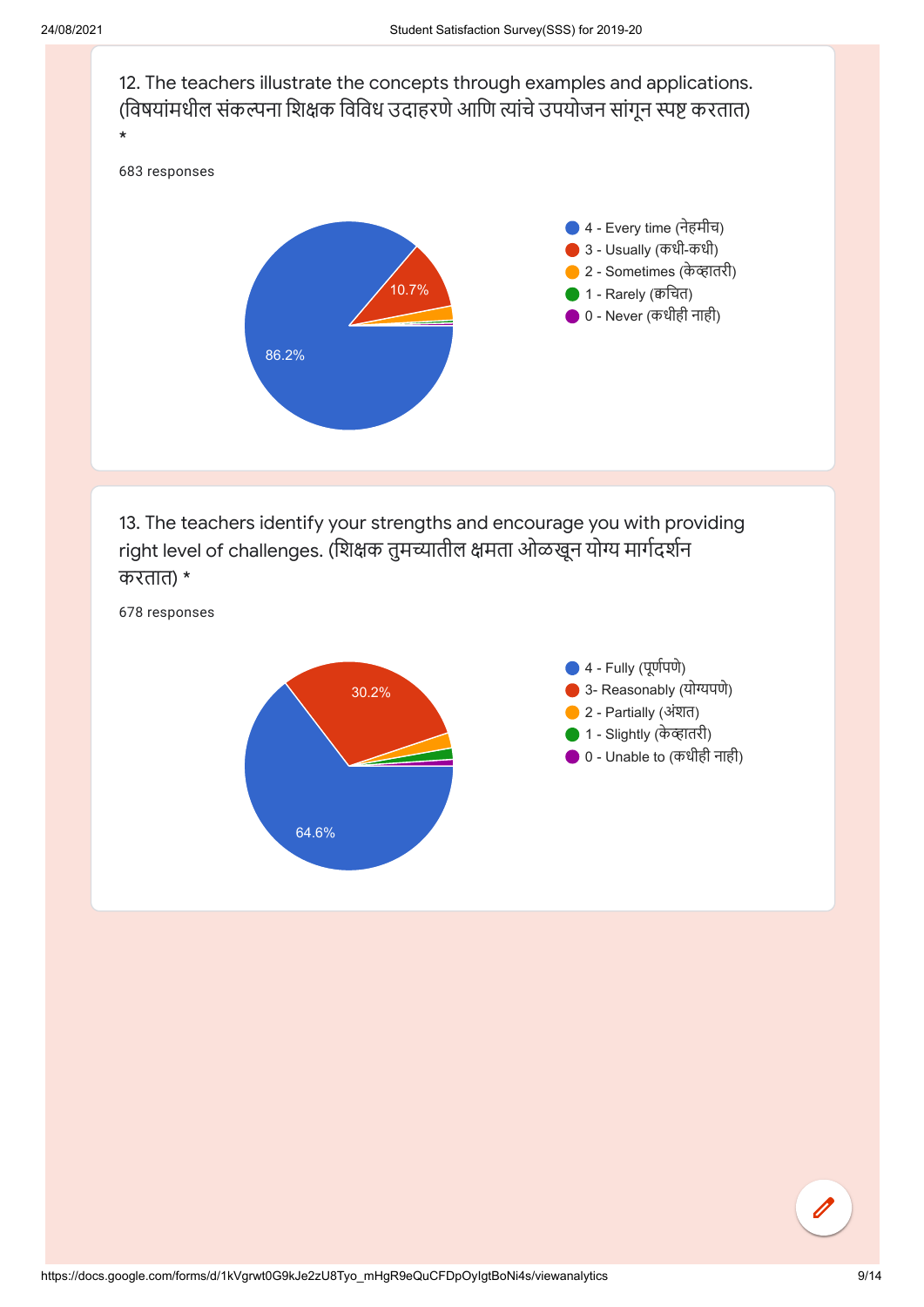14. Teachers are able to identify your weaknesses and help you to overcome them. (शिक्षक तुमच्यातील कमतरता ओळखून ती भरून काढण्यासाठी योग्य मार्गदर्शन करतात) \*

684 responses



15. The institution makes effort to engage students in the monitoring, review and continuous quality improvement of the teaching learning process. (अध्ययन - अध्यापन प्रक्रियेमध्ये सुधारणा होण्यासाठी शिक्षक तुम्हाला सहभागी करून घेतात) \*

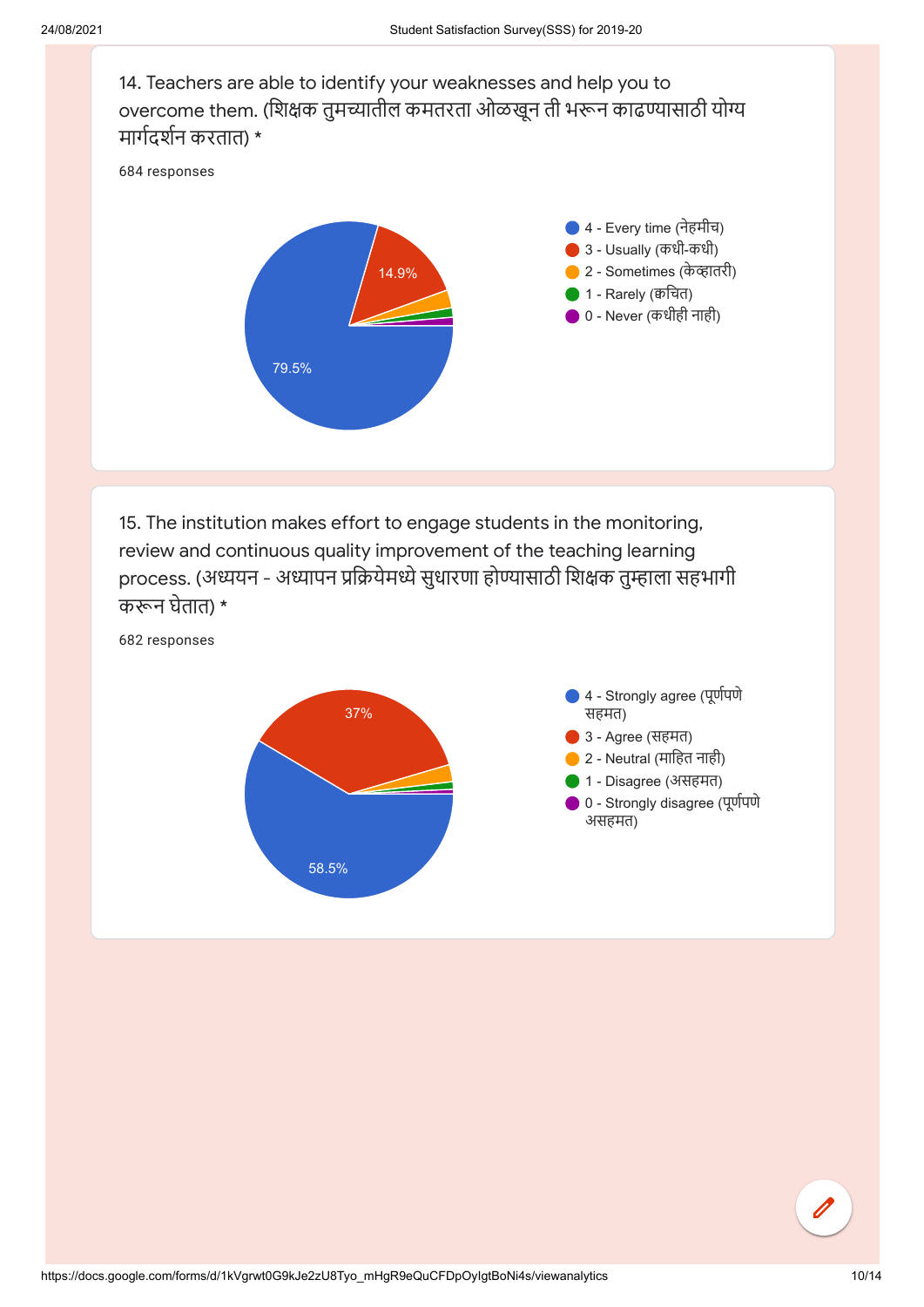16. The teachers use student centric methods, such as experiential learning, participative learning and problem solving methodologies for enhancing learning experiences. (शिक्षक विद्यार्थी केंद्रित अध्ययन-अध्यापन प्रक्रियांचा वापर करतात) \*



17. Teachers encourage you to participate in extracurricular activities. (अभ्यासक्रमापुरक आणि अभ्यासाक्रमेतर उपक्रमांत सहभागी होण्यासाठी शिक्षक तुम्हाला प्रोत्साहन देतात) \*



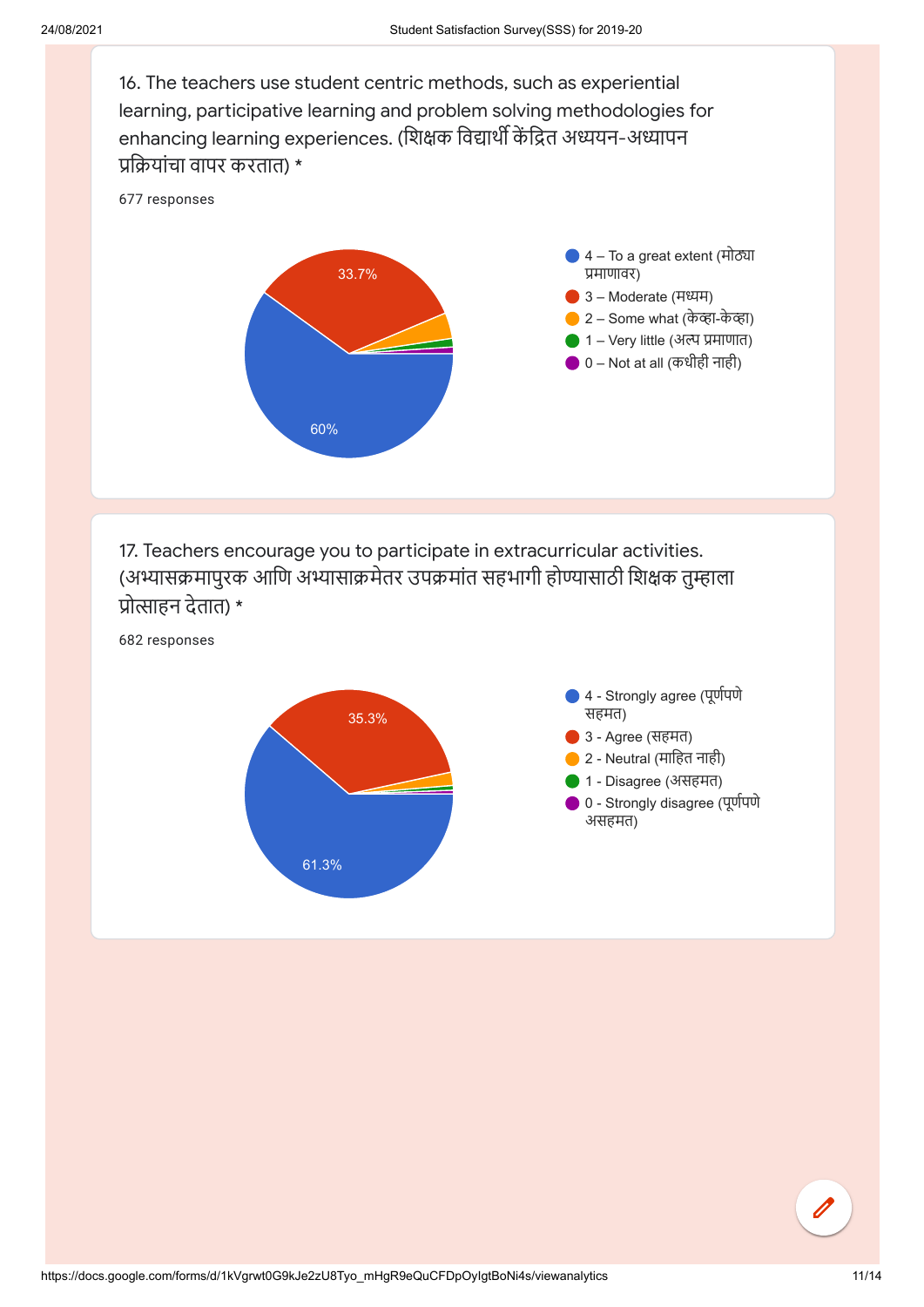

19. What percentage of teachers use ICT tools such as LCD projector, Multimedia, etc. while teaching. (शिक्षक अध्यापनामध्ये माहिती तंत्रज्ञानाचा वापर किती प्रमाणात करतात) \*